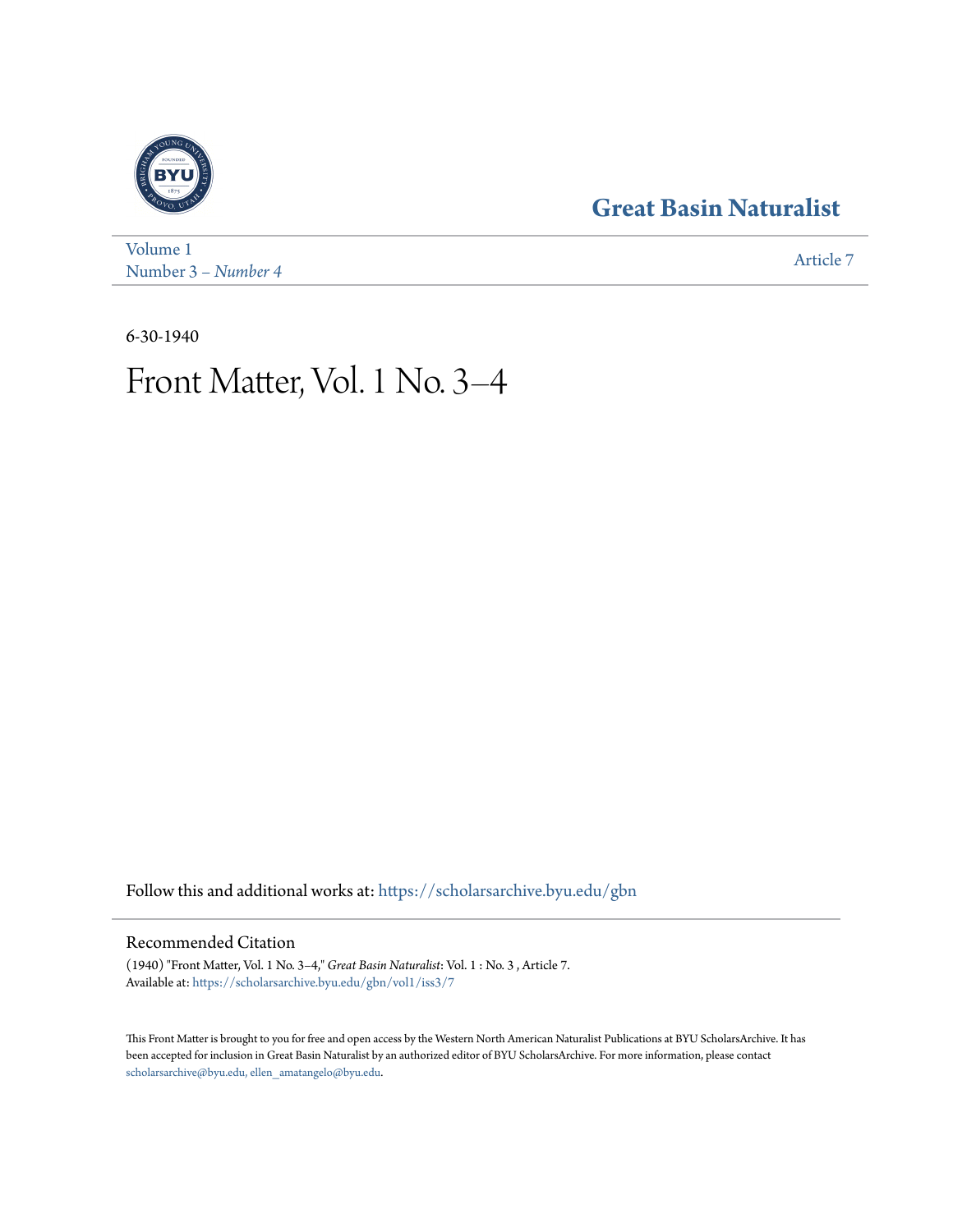

# The Great Basin Naturalist

#### June 30, 1940

**MA** real

#### TABLE OF CONTENTS

| A Biotic Study of the Kaiparowits Region of Utah, Vasco M.<br>Tanner 97                              |  |
|------------------------------------------------------------------------------------------------------|--|
| The Flying Squirrel Collected in Garfield County, Utah 126                                           |  |
| New American Diplotaxis (Coleoptera-Scarabaeidae), Mont A.<br>Cazier 127                             |  |
| Herpetological Specimens added to the Brigham Young Uni-<br>versity Collection, Wilmer W. Tanner 138 |  |
| John E. Blazzard Contributes Mammal Collection 146                                                   |  |
| Index to Volume I 147                                                                                |  |



Published at Provo, Utah, by the Department of Zoology and Entomology of Brigham Young University